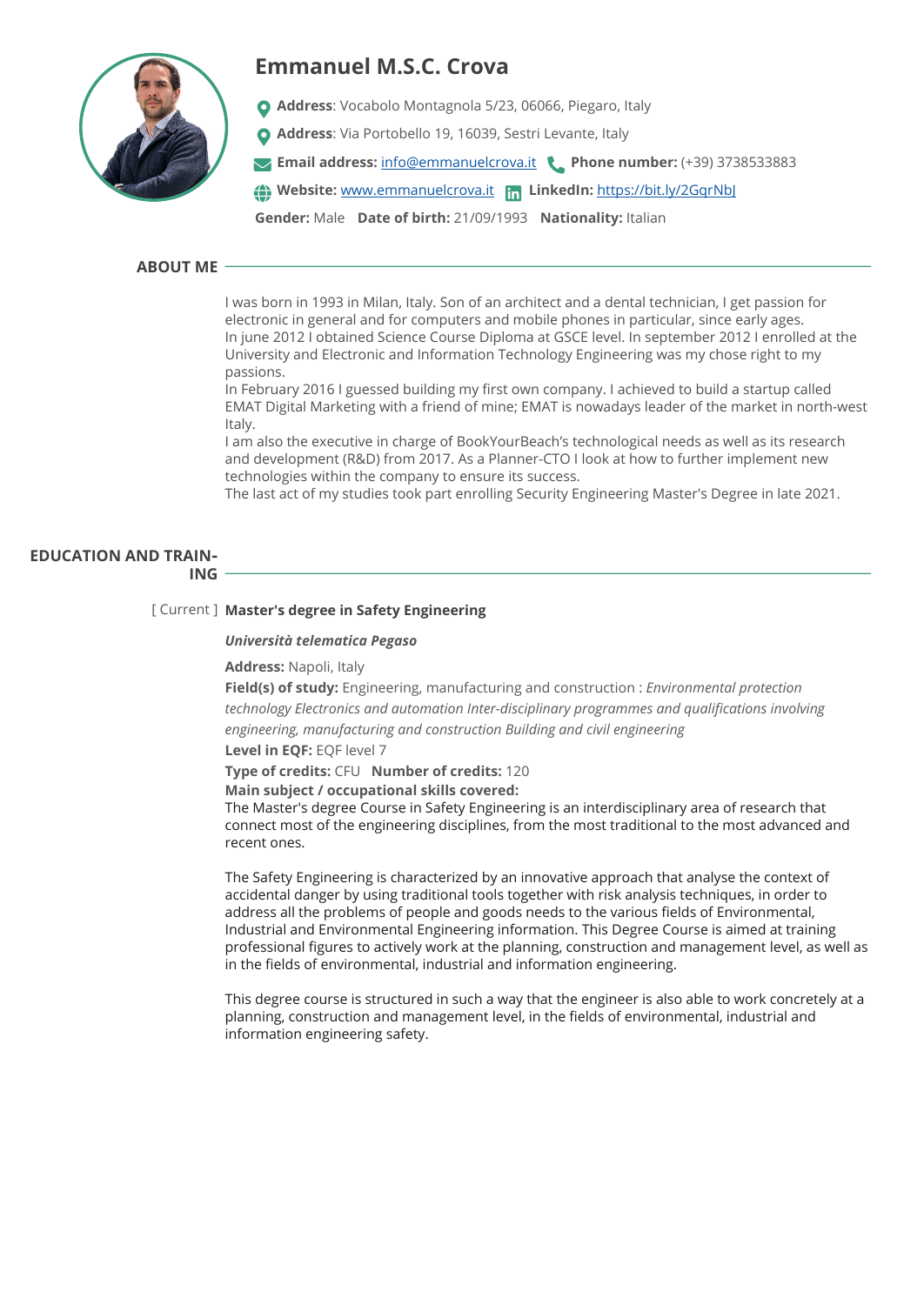# [ 02/2021 ] **Bachelor's degree in Electronic and Telecommunication technology Engineering**

# *Università degli Studi di Genova*

**Address:** Genova, Italy

**Field(s) of study:** Engineering, manufacturing and construction : *Electronics and automation*  **Final grade:** 87/110 **Level in EQF:** EQF level 6

**Type of credits:** CFU **Number of credits:** 180

**Thesis:** Design and implementation on FPGA of a numerical filter for audio applications **Main subject / occupational skills covered:** 

The Bachelor's degree Course in Electronic Engineering and Information Technologies - IETI offers a training path that embraces most of the topics of the ICT (Information and Communication Technology) sector.

The IETI engineer develops technologies and electronic systems, designs hardware / software systems and telecommunications networks, organizes the performance of these activities, aware of the ethical and professional responsibilities that his work entails.

# [ 07/2012 ] **Diploma di maturità**

### *Liceo Scientifico G. Marconi*

**Address:** Chiavari, Italy

**Field(s) of study:** Natural sciences, mathematics and statistics : *Natural sciences, mathematics and statistics not further defined Chemistry Mathematics Statistics Physics*  **Final grade:** 68/100 **Level in EQF:** EQF level 4

# **WORK EXPERIENCE**

# [ 07/2018 – Current ] **Chief Technical Officer**

*BookYourBeach S.r.l.* [www.bookyourbeach.net](http://www.bookyourbeach.net)

**Address**: Piazza Nostra Signora dell'Orto 29/5, 16043, Chiavari, Italy

**City:** Sestri Levante

**Country:** Italy

**Email address:** [info@bookyourbeach.net](mailto:info@bookyourbeach.net)

**Business or sector:** Other service activities

# **Main activities and responsibilities:**

I am the executive in charge of BYB's technological needs as well as its research and development (R&D).

I develop policies and procedures and I use technology to enhance the product and the service that focus on external customers.

I also develop strategies to increase revenue and I perform a cost-benefit and return-on-investment analysis.

I may envision In my role how technology will be used within the company while setting the technical strategy for it. As a Planner-CTO I also look at how to further implement new technologies within the company to ensure its success.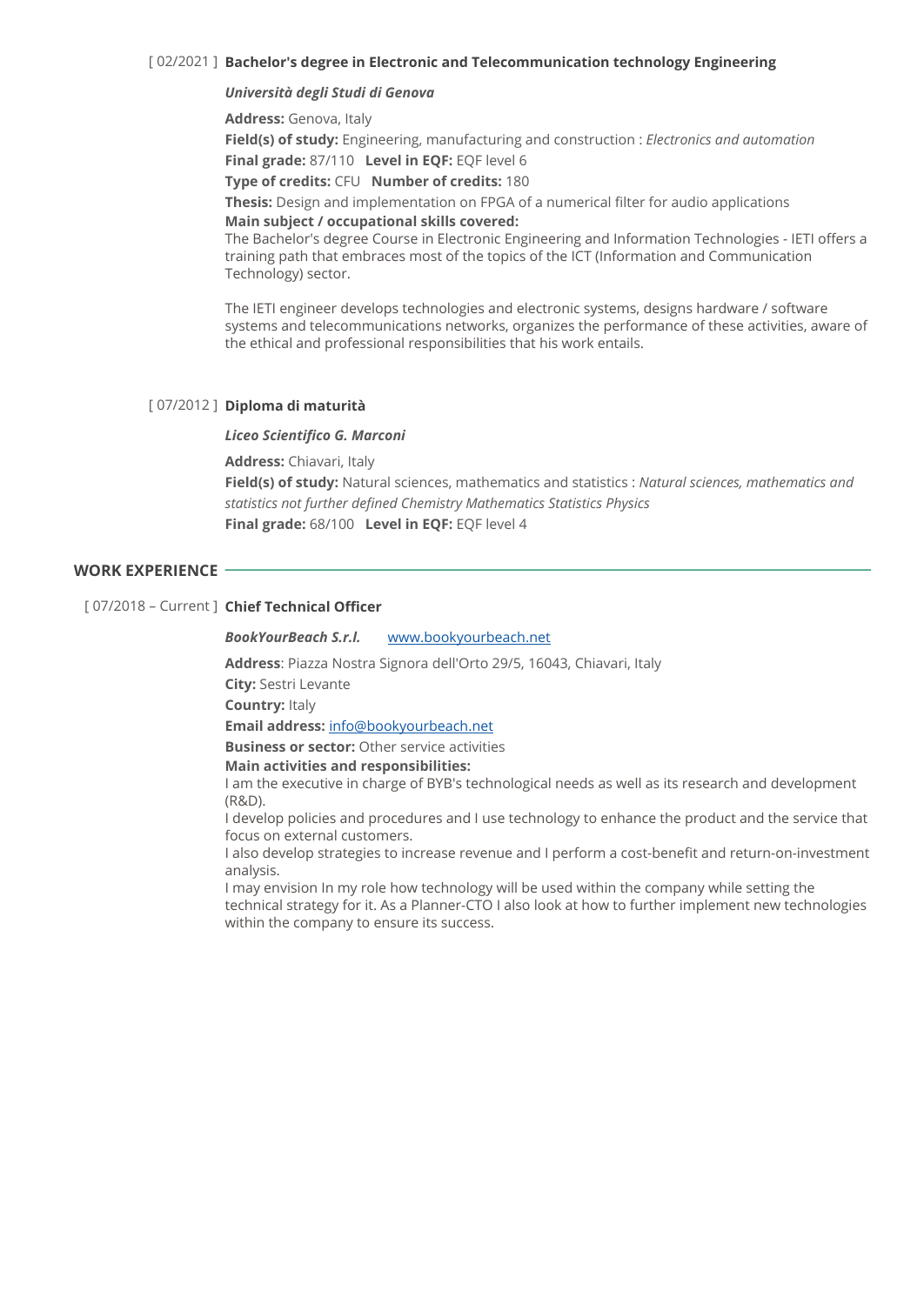# *EMAT Digital Marketing S.r.l.* [www.emat.me](http://www.emat.me)

**Address**: Via Privata del Gonfalone 3, 20123, Milano, Italy

**City:** Sestri Levante

**Country:** Italy

### **Email address:** [info@emat.me](mailto:info@emat.me)

**Business or sector:** Information and communication

### **Main activities and responsibilities:**

EMAT Digital Marketing was born from two friends partnership: we both loved the web and we had different skills: Matteo was proficient in Graphic User Interface, I was mostly oriented in Web development. We gained an excellent confidence in Data Analysis e Market Discovery working toghether. Later on, together with our company growth, we succeeded in enlarging our team to fill the gap in the commercial sector.

Our's objective is to promote brands, build preference, engage with customers and increase sales through various digital marketing techniques. It is embodied by an extensive selection of service, product and brand marketing tactics, which mainly use the Internet as a core promotional medium, in addition to mobile and traditional TV and radio.

# [ 08/2014 – Current ] **Events managing director**

### *Zunami Events*

**Address**: Italy

**Business or sector:** Arts, entertainment and recreation

### **Main activities and responsibilities:**

The event manager is the person who plans and executes the event, taking responsibility for the creative, technical and logistical elements. This includes overall event design, brand building, marketing and communication strategy, audio-visual production, scriptwriting, logistics, budgeting, negotiation and client service.

# **LANGUAGE SKILLS**

**Mother tongue(s):** Italian

**Other language(s):** 

### **English**

**LISTENING** C1 **READING** C2 **WRITING** C1 **SPOKEN PRODUCTION** C1 **SPOKEN INTERACTION** C1

# **French**

**LISTENING** B1 **READING** B1 **WRITING** A2 **SPOKEN PRODUCTION** A2 **SPOKEN INTERACTION** A1

### **Spanish**

**LISTENING** B1 **READING** B1 **WRITING** A1 **SPOKEN PRODUCTION** A1 **SPOKEN INTERACTION** A1

## **Croatian**

**LISTENING** A2 **READING** A1 **WRITING** A1 **SPOKEN PRODUCTION** A2 **SPOKEN INTERACTION** A1

**MANAGEMENT AND LEADERSHIP SKILLS** 

**Business Management**

**Problem Solving**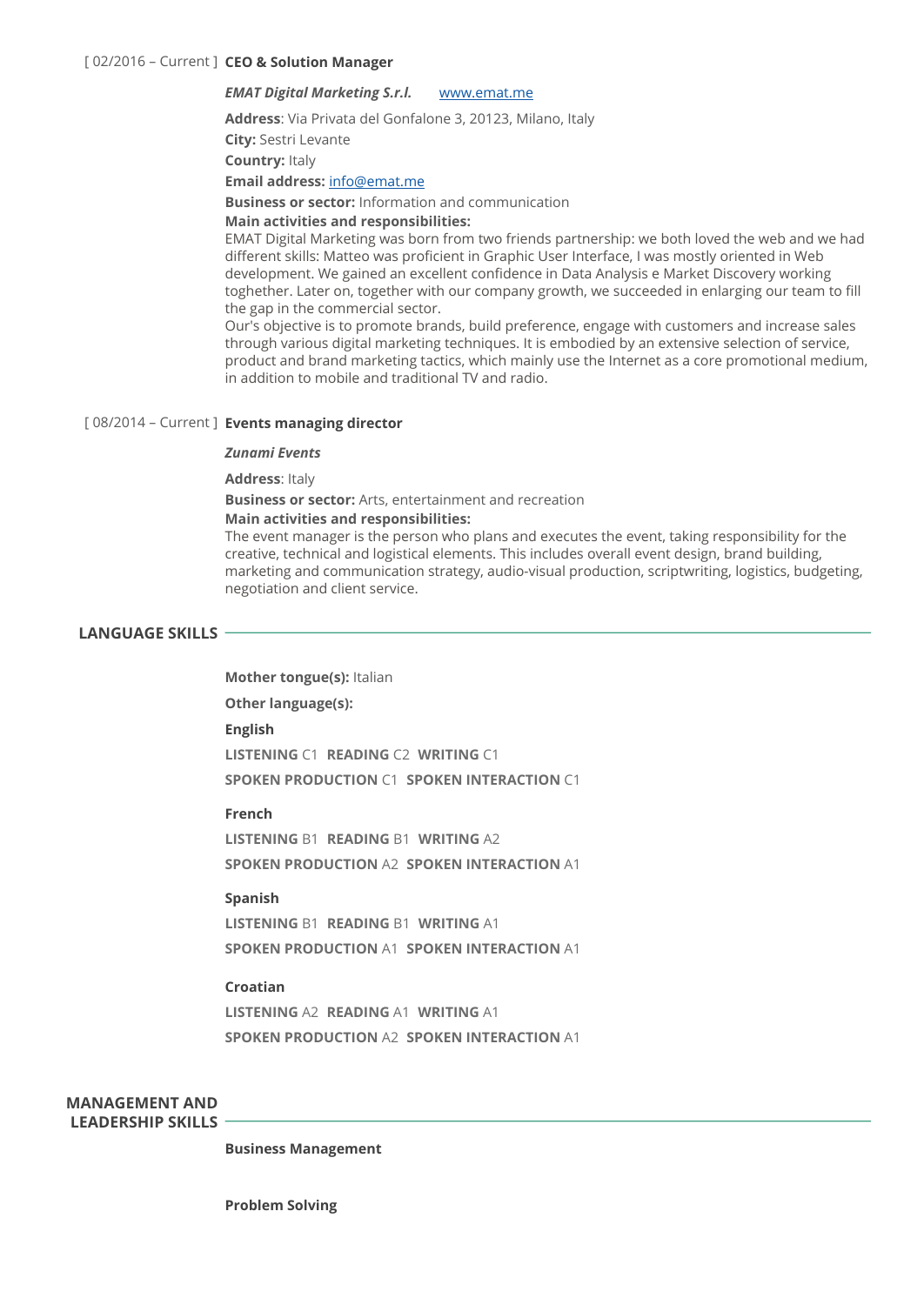### **Creativity**

# **Leadership**

Several times at the head of groups up to 10 people in various fields, the most important operating a journalistic blog, with some printed version issue, in the role of managing editor. Noteworthy my experience as event organizer and event manager has improved my ability to make hard and strong decision under pressure, during an ongoing event

### **Team work**

The achievement of the objectives implies that the company is a functioning machine able to well manage its resources. A manager must know how to work all the resources in synergy, attributing to each one the task most suited to his or her skills.

# **Team building**

# **COMMUNICATION AND INTERPERSONAL SKILLS**

#### **Motivation and persuasion**

For those who do not have an overview, it can be difficult to work with motivation and, once found, it is not always easy to maintain it. Resolution and persuasion are among the most important qualities that a manager must have to always keep the level of attention high.

### **Delegation capacity**

A self-confident manager is also sure of his team and should not be afraid to delegate more operational work to employees to focus more on strategic issues. Delegating, however, is not simple since we need to understand who is more suitable for that role.

#### **Priority management**

Dynamic and frenetic contexts. To manage continuous change, it is the manager's task to be able to assign the right priorities and always be ready to review them according to urgency.

### **Good communication skills**

obtained thanks to numerous trips around the world made since I was child, which allowed me to compare with diametrically parallel reality

# **ORGANISATIONAL SKILLS**

## **Organizer**

Always selected as organizer of travels by groups even higher than 20 units, thanks to the extensive experience gained in e-marketing over the years

### **Decision making**

Having an entrepreneurial vision is not enough. A successful manager must be able to analyze the scenarios and make the right decisions to translate the vision into concrete actions and transform the objectives into strategic plans.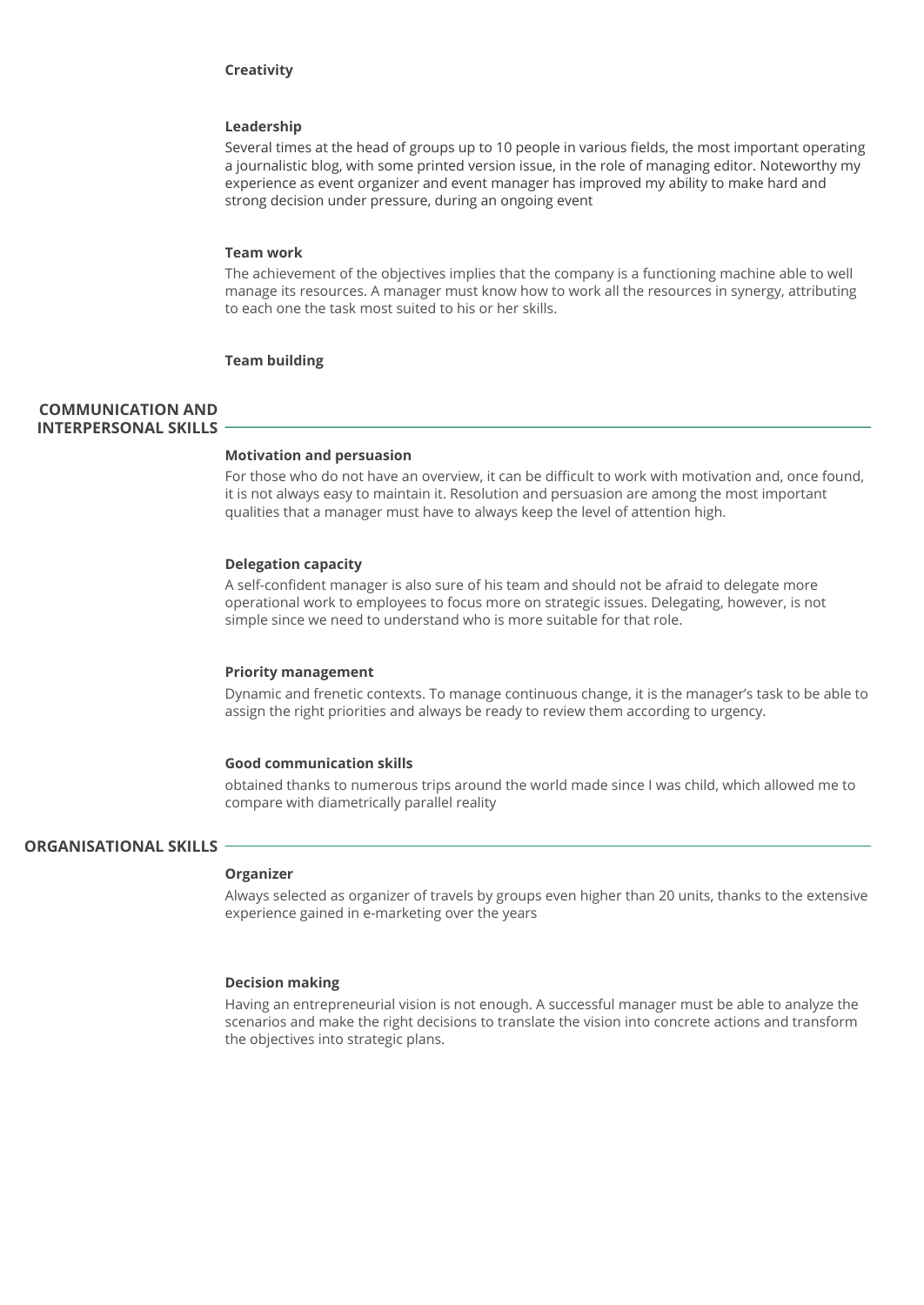# **DIGITAL SKILLS**

# **Microsoft Office**

Microsoft Word | Microsoft Excel | Microsoft Teams | Microsoft Powerpoint | Outlook | Mic rosof Access

### **Social Media**

Twitter | LinkedIn | Facebook | Youtube | Instagram | Pinterest

# **Website creation**

Word Press | Google Analytics, Google Suites | WooCommerce | Good knowledge of SEO

### **App creation**

Android app development | iOS app development

#### **Operative systems**

Windows | Linux | MacOS

#### **Programming languages**

C | C# | Java | CSS | HTML | Databases (MongoDB, MySql, MariaDB, PostgresSql) | php | XML

# **Adobe suite**

Adobe Photoshop | Adobe Lightroom | Adobe Illustrator | Adobe InDesign | Adobe XD | Ad obe Premiere | Adobe AfterEffects

### **CAD software**

Basics knowledge of working in AutoCAD | Deeds | Orcad Pspice | Intel Quartus

### **NETWORKS AND MEM‐ BERSHIPS**

#### **Memberships**

### **Member of A.I.A.** *(Italian Football Referee Association)*

Rank:

12-2009 / 12-2011: Provincial Referee of "Sezione AIA di Chiavari"

01-2012 / ongoing: Regional Referee of "CRA Liguria"

Roles:

07-2012 / 06-2016: Technical Area Manager of "Sezione AIA di Chiavari"

07-2017 / 06-2021: Associates Director of "Sezione AIA di Chiavari"

07-2021 / ongoing: Vice-President of "Sezione AIA di Chiavari"

07-2021 / ongoing: Management team member of "Commissione di Studio per la Rivista l'Arbitro, sito web e comunicazione"